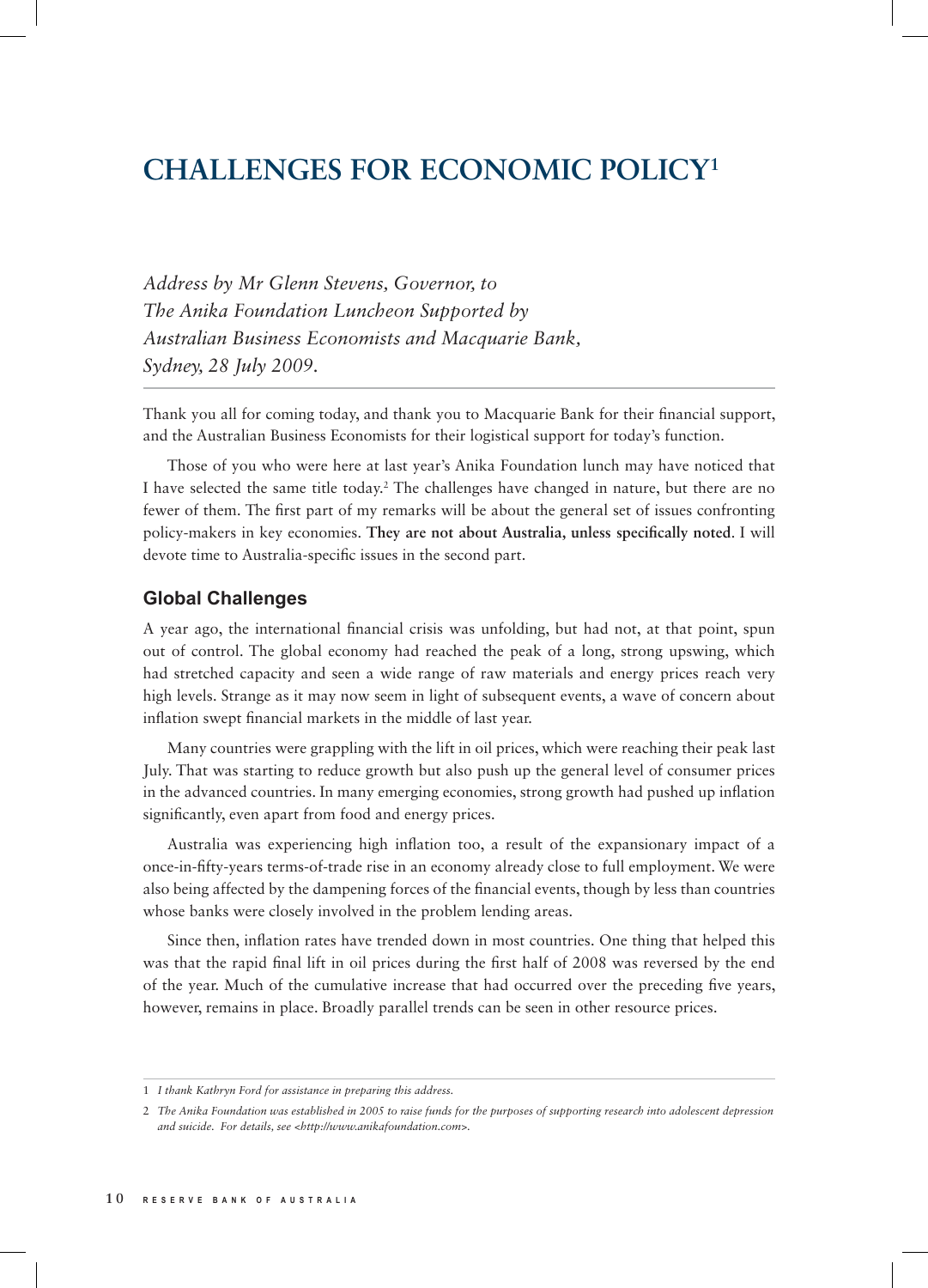All of that suggests a significant structural rise in demand for energy and resources has occurred, as a result of the cumulative growth of the emerging world. This seems more likely to be a feature of the international economy for some time than to go away. If so, it has to be accommodated by the advanced industrial countries that, hitherto, have had access to those resources on favourable terms. Such an accommodation can be made, over time, via responses to higher prices in terms of efficiency gains, structural change in economies and so on. But it is as well to recognise that an adjustment has to be made. This could well remain something of a medium-term challenge for economic policies in the relevant countries.

At a cyclical frequency, the global economic downturn has taken the pressure off prices for goods and services for the time being. Most likely, inflation rates in the developed world will continue to be low for a while. Some observers worry about deflation.

For the past nine months or so, the key imperative has been to stabilise financial systems, and to support demand during a process of deleveraging, so as to halt an incipient downward spiral of falling asset prices, contracting credit, slumping spending, further deflationary pressure on prices, and so on. Probably in some of the most important countries, this support will need to remain in place for a while yet. Once demand is on a self-sustaining path of expansion, the support can be removed.

At a longer frequency, on the other hand, the aggressive, and in places unconventional, policy responses to the contraction in demand are seen by some observers as increasing the risk of inflation. The essential reasons for such concerns boil down to some fairly basic fiscal and monetary notions.

Fiscal deficits are very large in some countries now, and look like remaining so for some years. Public debt is rising quickly in many countries. For the G7 countries, gross public debt will probably exceed 100 per cent of GDP within the next year. Some major central banks have expanded their balance sheets dramatically, purchasing government debt and/or private securities in order to give additional impetus to efforts to support financial systems and aggregate demand.

It is not that the fiscal burdens are unprecedented: there are periods in history in which deficits and debts were this large, or even much larger. They were mostly, however, war-time precedents, and wars have tended to be inflationary for the combatants. Likewise, large-scale expansions of central bank balance sheets have usually been seen as a fairly sure way of debasing the value of a currency.

So at present, we have the unusual situation where some, who look at the prospective deficits and debt burdens, combined with 'unconventional' monetary policy measures, worry about high inflation down the road, even as others worry about the possibility of deflation over a shorter time horizon, as a result of large-scale overcapacity.

Logically, subject to one or two important assumptions, there must exist a path that avoids both these unpalatable alternatives – deflation and inflation. Finding that path is the challenge for policy-makers around the world over the next several years.

Faced with a large downturn like this, it was the right thing to do to allow budgets to go into deficit. Over time, though, there will obviously need to be fiscal consolidation. This will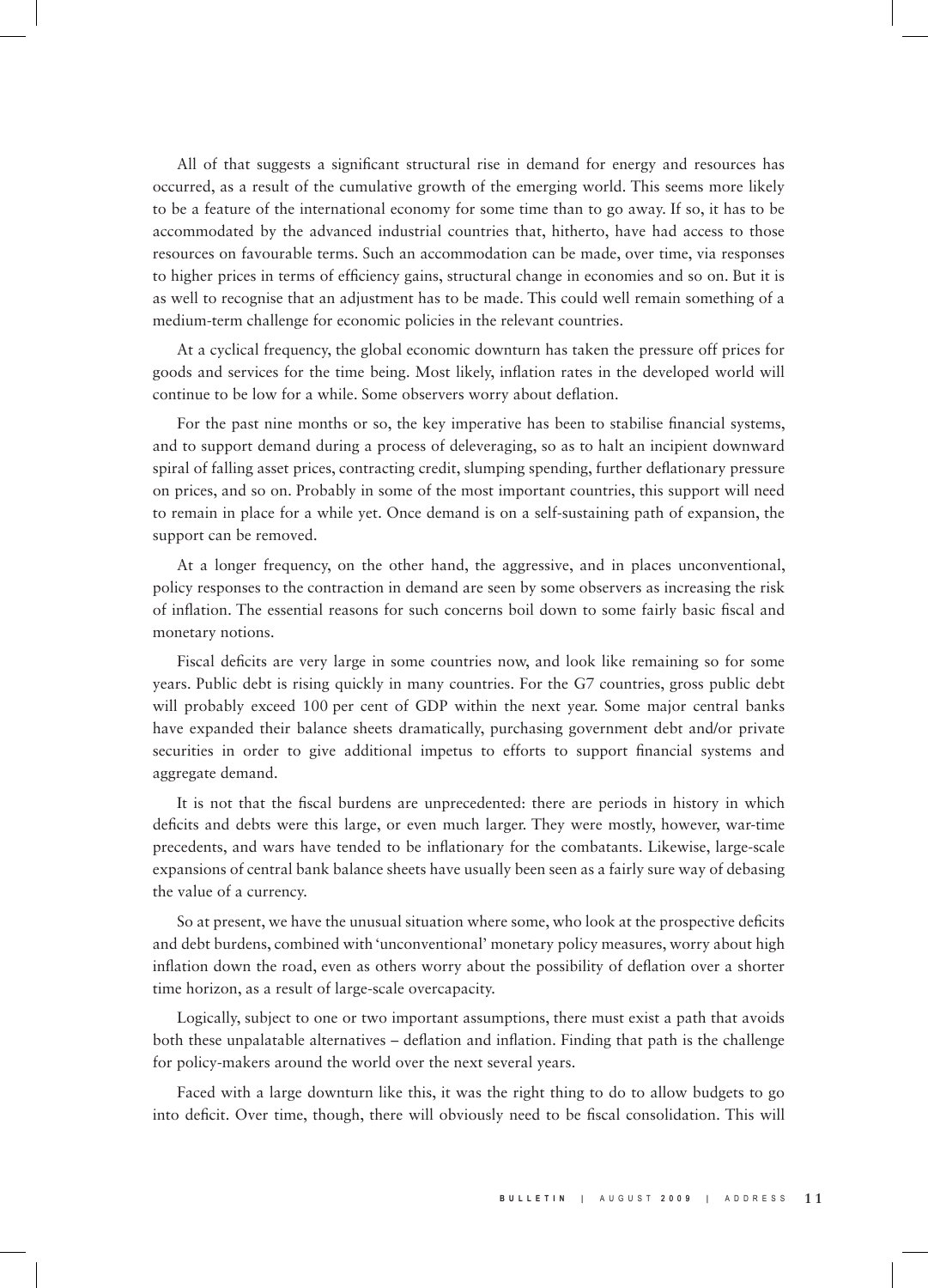be easiest where the fiscal measures taken were temporary: it would be a matter mainly of not repeating the measures. Where more permanent measures were enacted, it will be more of a hard grind to get onto the path of sustainability.

In some countries, moreover, the legacy of the excesses of the earlier part of this decade, and of the steps needed to cope with their subsequent unwinding, is likely to be quite persistent. Some major country governments have assumed, one way or another, a significant part of the obligations associated with earlier poor decisions by lenders and investors. Moreover, the level of potential output in some economies may have taken a step down, which will make the path back to fiscal sustainability more difficult to reach. In the countries concerned, there was no alternative to these actions; inaction would have been more costly. Nonetheless, all of this suggests that, in those countries, constraints on economic policy are likely to last for some time.

The higher debt burdens will limit the extent to which worthwhile structural spending levels can be maintained for other things – like in health, education, urban infrastructure and so on. Moreover, the capacity to respond with fiscal policy to another economic downturn, should there be one, would be much more limited.

Over time, these constraints will tend to become more apparent. Of course they might be disguised for a while under conditions of higher inflation. Indeed, the potential attraction of the 'inflation tax' as a fiscal device is precisely why some worry about inflation, given the size of budget deficits in some countries.

The main safeguard that stands between debt holders and that outcome is the agreed framework for monetary policy, which is, with some differences in detail, in place pretty much everywhere. Its key components are a strong focus on medium-term price stability and sufficient operational independence for central banks to pursue that goal.

This framework will require central banks to remove the exceptional accommodation being supplied at present, in due course. Getting the timing of that right will not be easy. In the major countries, the calibration of even conventional policies has probably been dislodged by the sequence of events, not to mention the almost total lack of comparable history against which to calibrate the unconventional measures.

But while achieving a successful 'exit' will be quite a challenge, the chances will be maximised under the sorts of policy frameworks currently in place in most countries. For a key assumption behind the notion that the ideal path between deflation and inflation can even be found is that inflation expectations remain anchored. Were they to start to drift upwards, policy-makers could be presented with an unenviable situation of gathering inflation and ongoing weakness in real economic activity. Their choices would be very bleak indeed in that world.

So, expectations remain key. It would, therefore, be a mistake to weaken commitments to clearly understood goals for inflation, of either the explicit or implicit type.

Assuming the present set of monetary frameworks remains in place, then, the real constraints will have to be faced squarely. This only reinforces the importance of maximising productivity growth. The households of the Western world are currently feeling that they can no longer consume as they did, in part because the earlier spending is now seen to have been based on an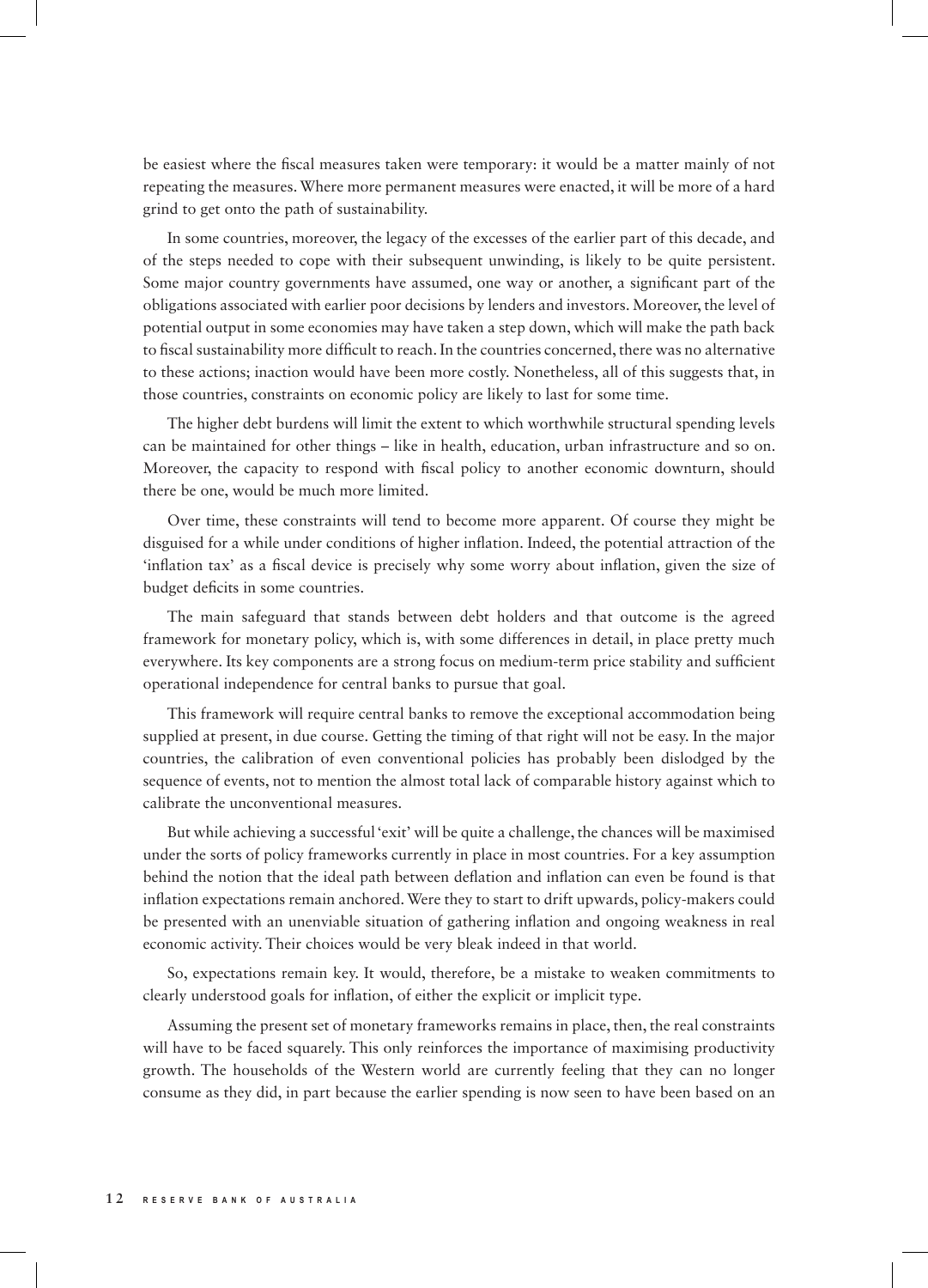unrealistic set of assumptions about long-run income and wealth. To that extent, there is no real way around a period of adjustment involving lower consumption for a while.

But the adjustment could nonetheless be eased if a better foundation for optimism about future income could reasonably be established. Productivity is the key to that. In fact it is the only real basis for it.

Of course, finding more productivity is easier said than done. But one key element will be to maintain open and competitive markets for goods and services, since they are most likely to spur the innovation that raises productivity. It is a bit disturbing, in this context, that the World Trade Organization reports a pick-up in trade-restricting decisions by governments in recent times. The challenge for governments is to resist these tendencies. That, of course, is not a new challenge, but it is as important as ever.

Part of the way ahead will, at some point, involve winding back the extensive government guarantees (and in some cases extensive public ownership) of financial institutions around the world. These measures were necessary last October in the extreme uncertainty of the time, and played a critical role in stabilising confidence in the core of the financial system, and re-opening key capital markets. But they are undesirable as a permanent feature of the landscape.

Countries that issued very generous or even unlimited guarantees of deposits will want to make sure such steps truly were emergency measures, by scaling them back to a more sustainable set of deposit insurance arrangements. Likewise, it would be desirable that guarantees for wholesale raisings in capital markets lapse into disuse as conditions improve. To date, in excess of US\$800 billion of government-guaranteed debt has been issued in public markets by banks around the world. An unknown additional sum has been placed into private hands directly.

Taking account of the additional debt governments are issuing for regular fiscal purposes, plus the funding for bank rescue packages, the shape of global capital markets is changing significantly. Government and government-guaranteed debt of one form or another is rapidly increasing globally. This has been accommodated so far because it has, by and large, matched investors' shifting risk preferences. Certainly people will worry, longer term, about increases in long-term interest rates potentially 'crowding out' private borrowers. To date, though, long-term rates remain historically pretty low for public borrowers, despite the prospect of very large debt issuance. They have increased somewhat, but this is best understood as an unwinding of the extreme risk aversion of 2008 and early 2009.

But the longer-term question is whether, even without adverse effects on borrowing costs, we would really want to keep moving in the direction of a world where the bulk of debt is government-issued or government-guaranteed. It seems to me that that could easily be a world in which investors end up being no more discerning about risk and return than the buyers of CDOs a few years ago, and in which banks themselves ultimately rely on the guarantees to an inappropriate or even dangerous extent. More generally, while some countries do need significant regulatory reforms in the financial sector, do we want to throw away the genuine advances of risk management and globalisation of the past generation?

Surely the better world for the decades ahead is one where a global financial system, having been stabilised at a time of crisis by public intervention (at major cost to shareholders and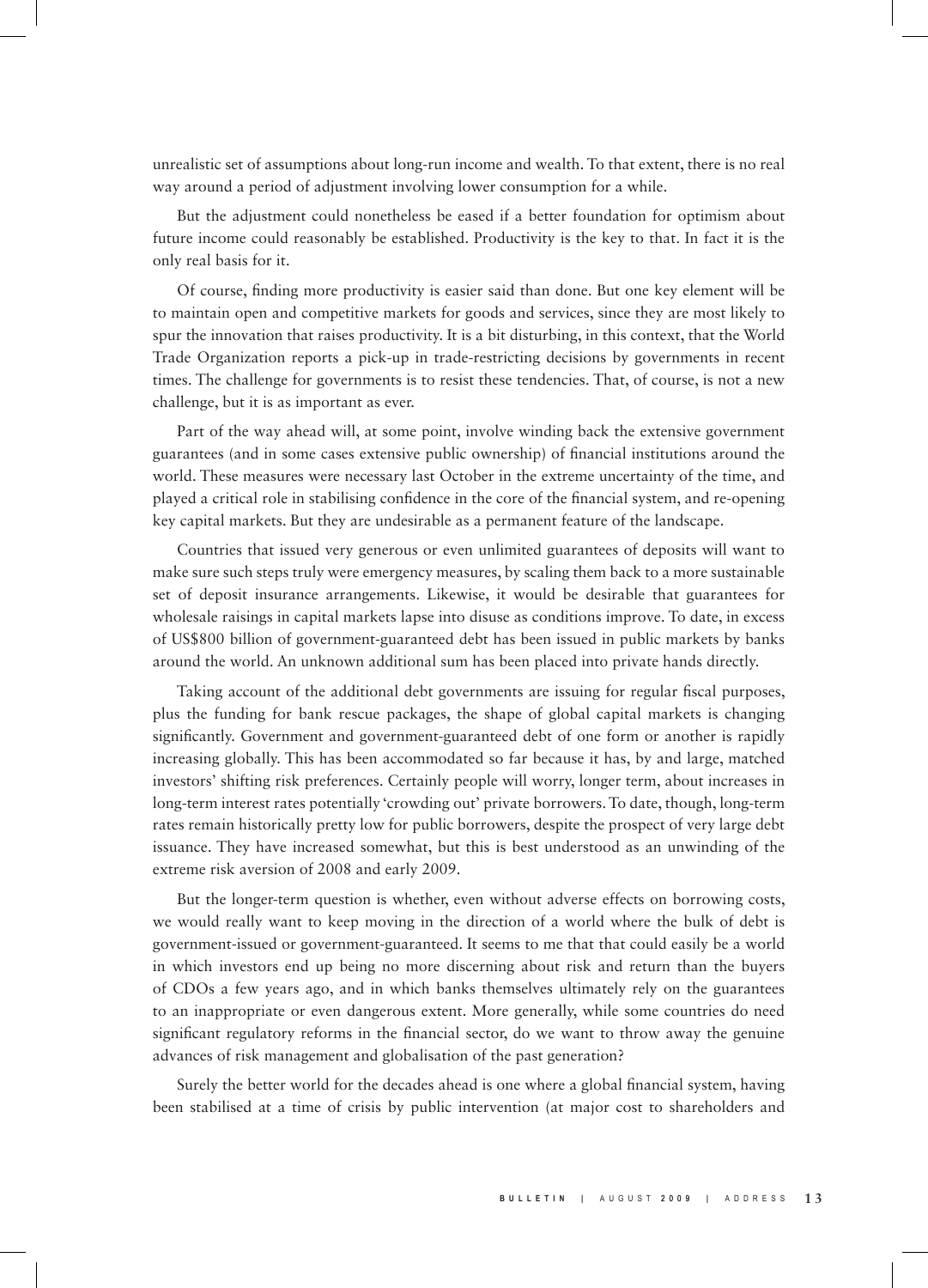incumbent managers as well as taxpayers), plays its proper role of capital allocation and risk management. To be sure, it failed to perform as promised in the recent past. But it would be preferable, in my judgment, to work at making the system more effective in doing that job, than to retreat into the financial repression of an earlier state of the world.

Finding a way to combine efficiency and stability in the way we need is a major challenge. The regulatory arbitrages and skewed incentives of the past need to be corrected. The likely pro-cyclicality of the regulatory standards needs moderation. Work is well under way on those fronts. Most importantly, the global policy-making community will have to grapple more effectively with the problem of entities that are 'too big to fail', but potentially 'too big to save', especially where their activities cross national borders. This is probably the most taxing financial regulatory problem of our time.

For their part, banks will need to reduce their reliance on the extended guarantees and stand on their own feet before too much longer. The banks of the United States and Europe are starting down this path on their wholesale issuance, having recognised that it is in their own interests to do so. It would make sense for Australian banks, which have accounted for 10 per cent of global issuance of government-guaranteed bank debt over the past nine months, to step up their efforts to do likewise.

## **Australian Challenges**

Since I have now mentioned the Australian situation, I will go on to talk about challenges for economic policies at home.

The flexibility to use macroeconomic policies, and other measures such as guarantees for deposit-taking institutions, has been used to support demand and maintain confidence, through the period of maximum global economic contraction. To date, because of those actions, earlier sensible management (public and private) and a degree of good fortune, the Australian economy and our financial system have been travelling rather better than those of most of our peers through the crisis and the initial economic aftermath.

Six months ago, my own view was that the biggest risk to the Australian economy was an unwarranted loss of confidence in our medium-term prospects. Late last year, survey after survey pointed to a major battening down of the hatches by businesses across the country. This was quite understandable, and in some respects eminently logical at the level of the individual enterprise. But the risk was that these actions, in bringing on the very weakness that everyone feared, could set off a cycle of further weakening in demand and output.

Now, however, it looks like confidence has recovered some ground. Economic conditions remain very difficult in some sectors. But surveys now suggest that many businesses have found that the worst has not occurred, and are perhaps thinking about their medium-term strategies for the next expansion. They are tending to try to hang on to employees who were recruited and trained at some expense and who will be needed in the future under conditions of stronger demand. Many listed companies are taking the opportunity to raise new equity, strengthening balance sheets. The fact that they can tap the markets for those funds, by the way, says something about the underlying resilience of the system.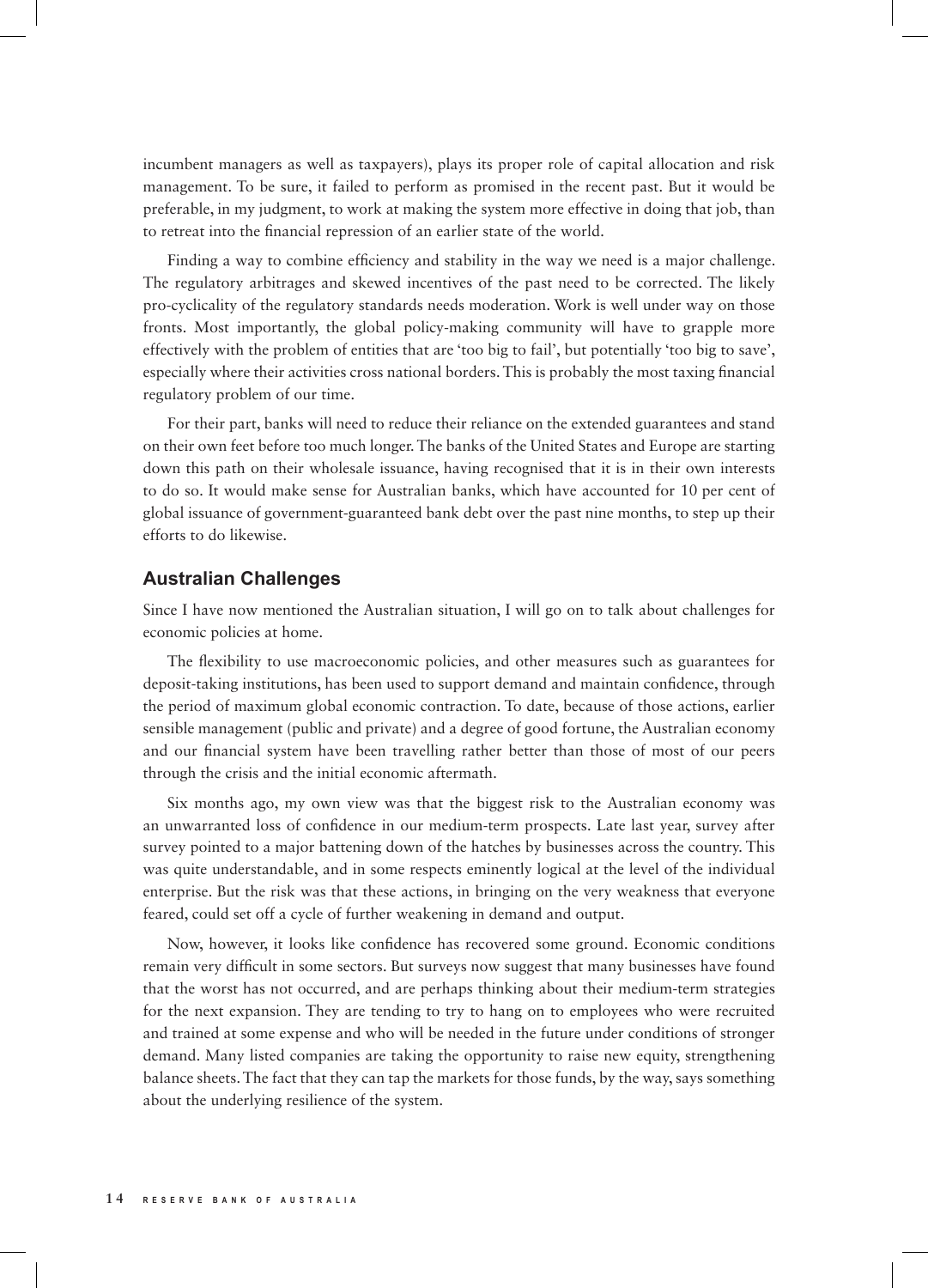Consumer confidence has also recovered a lot of ground. In fact in recent readings it has been at or above long-term averages. This should not be entirely surprising. Households have seen significant gains from the various fiscal packages as well as declining petrol prices. For indebted households, there has been a very large reduction in debt-servicing costs as a result of easier monetary policy. Against that, unemployment has been rising, and a great deal of prominence has been given in public discussion to forecasts that it will rise further, with associated predictions that this will weaken confidence and demand and so on. To date, however, the rise in unemployment has been a little slower than earlier feared, and the effect of the more positive factors for households has, so far, outweighed fears of unemployment.

In addition, the decline in interest rates, together with the additional grants for first-home buyers, has seen a significant pick-up in demand for housing finance. The value of loan approvals has risen by about a third since the low point in the middle of 2008. In contrast to developments in so many other countries, house prices are tending, if anything, to rise, and arrears rates on the bulk of mortgages remain very low by historical and international standards. In fact, across some portfolios arrears rates have declined in recent months.

We cannot claim that Australia has avoided any downturn at all. It appears at this stage, however, that the downturn we are having may turn out not to be one of the more serious ones of the post-War era, in contrast to the experiences of so many other countries. It is becoming more common for Australians to see the glass as half full than as half empty. Put another way, we can much more easily imagine upside risks to the outlook, to balance out the downside ones, than was the case six months ago.

So far, so good. But what challenges lie ahead? And how should we respond to them?

Just as it would have been a mistake nine months ago to write off our long-term economic prospects at the height of the financial turmoil, it would be a mistake now to lapse into the comfortable assumption that easy prosperity will come our way.

The pace of global growth, and the easy availability of credit, seen in the period up to 2007 was not the norm. It is unlikely to be seen again any time soon. The path to economic health for the major countries of the world will still be a difficult one, because the legacy of the crisis will cast a shadow for some time. Major international banks will remain diminished in stature and balance sheet capability, and will be required to devote more capital to their strategies in the future. If global regulators have their way, the world will be characterised by less leverage, and scarcer and more expensive credit, than in the earlier period. We here in Australia have to accept that fact and accommodate it in our thinking.

One thing this presumably means is that the prominence of household demand in driving the expansion from the mid 1990s to the mid 2000s should not be expected to recur in the next upswing. The rise in household leverage, the much lower rate of saving out of current income, and the rise in asset values we saw since the mid 1990s, are far more likely to have been features of a one-time adjustment, albeit a fairly drawn-out one, than of a permanent trend. Moreover the risks associated with those trends going too far are apparent from events in other countries. These risks have been reasonably contained so far in Australia – but it would be prudent not to push our luck here.